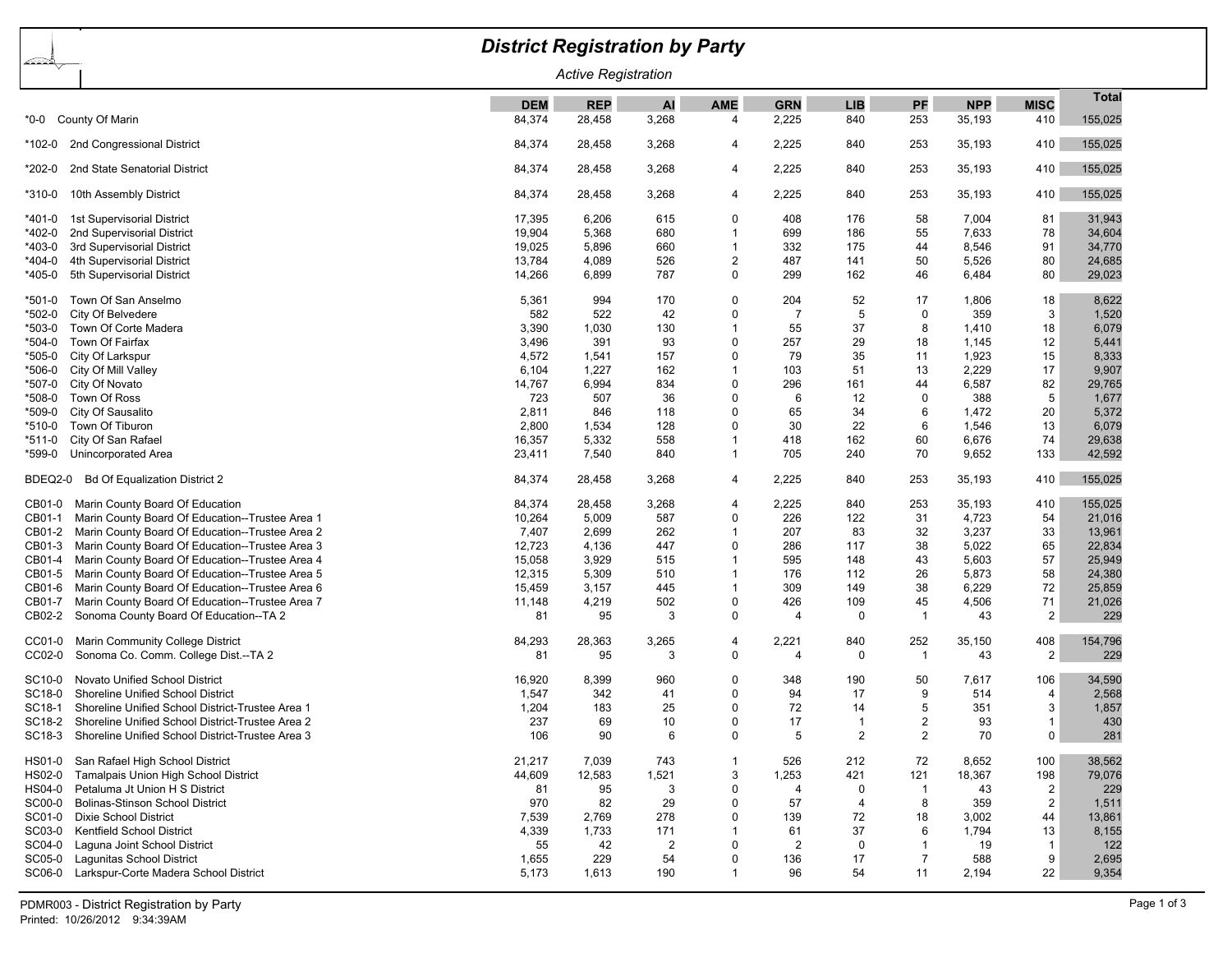|                                                               | <b>DEM</b> | <b>REP</b> | Al             | <b>AME</b>     | <b>GRN</b>     | <b>LIB</b>              | PF             | <b>NPP</b> | <b>MISC</b>             | <b>Total</b> |
|---------------------------------------------------------------|------------|------------|----------------|----------------|----------------|-------------------------|----------------|------------|-------------------------|--------------|
| <b>Lincoln School District</b><br>SC07-0                      | 15         | 39         | $\mathbf 0$    | 0              | 0              | 0                       | $\mathbf 0$    | 13         | $\mathbf{1}$            | 68           |
| SC08-0<br>Mill Valley School District                         | 12,669     | 2,795      | 344            | $\overline{1}$ | 226            | 116                     | 31             | 5,022      | 56                      | 21,260       |
| SC09-0<br>Nicasio School District                             | 239        | 81         | $\overline{2}$ | 0              | 13             | 3                       | $\mathbf{1}$   | 108        | $\overline{\mathbf{c}}$ | 449          |
| <b>Reed Union School District</b><br>SC11-0                   | 4,230      | 2,491      | 203            | 0              | 48             | 35                      | 9              | 2,272      | 23                      | 9,311        |
| <b>Ross School District</b><br>SC12-0                         | 809        | 593        | 44             | 0              | 6              | 15                      | 0              | 459        | 5                       | 1,931        |
| SC13-0<br>Ross Valley School District                         | 10,249     | 1,956      | 323            | 0              | 509            | 93                      | 38             | 3,538      | 39                      | 16,745       |
| San Rafael Elem School District<br>SC14-0                     | 13,682     | 4,270      | 465            | $\mathbf 1$    | 387            | 140                     | 54             | 5,650      | 56                      | 24,705       |
| Sausalito Marin City School District<br>SC15-0                | 4,272      | 1,010      | 161            | 0              | 101            | 47                      | 10             | 2,033      | 27                      | 7,661        |
| Union Joint School District<br>SC17-0                         | 11         | 14         |                | 0              | $\overline{2}$ | 0                       | 0              | 11         | $\mathbf 0$             | 39           |
| CSD02-0<br>Marin City Community Services District             | 953        | 104        | 23             | $\Omega$       | 12             | 8                       | 3              | 360        | 3                       | 1,466        |
| CSD03-0<br>Marinwood Community Services District              | 1,693      | 626        | 71             | 0              | 27             | 21                      | 1              | 735        | 11                      | 3,185        |
| CSD04-0 Muir Beach Community Services District                | 188        | 14         | $\overline{2}$ | 0              | 13             | -1                      | 3              | 66         | $\overline{\mathbf{c}}$ | 289          |
| CSD05-0<br>Bel Marin Keys Community Services District         | 476        | 333        | 38             | 0              | 11             | 6                       | $\mathbf 0$    | 262        | 5                       | 1,131        |
| CSD06-0<br><b>Tamalpais Community Services District</b>       | 2,507      | 503        | 66             | 0              | 48             | 25                      | $\overline{7}$ | 1,010      | 13                      | 4,179        |
| CSD07-0<br><b>Tomales Community Services District</b>         | 78         | 17         | $\overline{2}$ | $\Omega$       | 5              | $\mathbf 0$             | $\overline{2}$ | 31         | $\mathbf{1}$            | 136          |
| CSFP19-0<br>Santa Venetia-Bayside Acres Fire Prot. Dist.      | 2,156      | 735        | 77             | 0              | 62             | 19                      | 9              | 843        | 10                      | 3,911        |
| <b>Bolinas Fire Protection District</b><br>FI02-0             | 654        | 39         | 14             | $\mathbf 0$    | 48             | 3                       | 5              | 240        | $\overline{2}$          | 1,005        |
| <b>Kentfield Fire District</b><br>FI03-0                      | 2,310      | 1,080      | 102            | $\mathbf{1}$   | 32             | 28                      | $\mathbf{1}$   | 1,019      | $\overline{7}$          | 4,580        |
| Novato Fire Protection District<br>FI04-0                     | 16,925     | 8,420      | 960            | $\mathbf 0$    | 348            | 190                     | 50             | 7,624      | 106                     | 34,623       |
| Sleepy Hollow Fire Protection District<br>FI05-0              | 852        | 446        | 43             | $\Omega$       | 20             | 10                      | $\mathbf{1}$   | 349        | 8                       | 1,729        |
| Southern Marin Fire Protection Dist<br>FI06-0                 | 9,850      | 2,763      | 330            | $\mathbf 0$    | 185            | 100                     | 22             | 4,566      | 61                      | 17,877       |
| Stinson Beach Fire Protection District<br>FI07-0              | 309        | 43         | 15             | $\Omega$       | 8              | -1                      | 3              | 116        | $\mathbf 0$             | 495          |
| <b>Tiburon Fire Protection District</b><br>FI09-0             | 2,245      | 1,406      | 113            | 0              | 24             | 18                      | 6              | 1,252      | 9                       | 5,073        |
| Novato Flood Control Zone 1<br>FL01-0                         | 16,586     | 8,311      | 944            | $\Omega$       | 336            | 184                     | 47             | 7,482      | 105                     | 33,995       |
| Richardson Bay Flood Control Zone 3<br>FL02-0                 | 13,232     | 2,667      | 355            | $\mathbf 1$    | 237            | 116                     | 32             | 5,136      | 60                      | 21,836       |
| Bel Air Flood Control Zone 4<br>FL03-0                        | 808        | 350        | 32             | 0              | 8              | 9                       | $\mathbf 1$    | 404        | 5                       | 1,617        |
| Bel Air Flood Control Subzone 4A<br>FL03-4                    | 24         | 5          | -1             | $\Omega$       | $\Omega$       | 0                       | 0              | 10         | $\Omega$                | 40           |
| Stinson Beach Flood Control Zone 5<br>FL04-0                  | 302        | 42         | 15             | 0              | 8              | $\overline{\mathbf{1}}$ | $\overline{2}$ | 112        | $\mathbf 0$             | 482          |
| San Rafael Meadows Flood Control Zone 6<br>FL05-0             | 396        | 119        | 15             | $\Omega$       | 8              | 2                       | 3              | 172        | 5                       | 720          |
| Santa Venetia Flood Control Zone 7<br>FL06-0                  | 851        | 183        | 31             | $\Omega$       | 31             | 8                       | 5              | 324        | 5                       | 1,438        |
| Ross Valley Flood Control Zone 9<br>FL07-0                    | 21,298     | 6,129      | 750            | $\overline{2}$ | 683            | 205                     | 59             | 8,289      | 82                      | 37,497       |
| Inverness Flood Control Zone 10<br>FL10-0                     | 629        | 69         | 12             | 0              | 41             | 11                      | $\mathbf{1}$   | 158        | $\mathbf{1}$            | 922          |
| Marin Municipal Water District<br>WA01-0                      | 64,416     | 19,437     | 2,228          | $\overline{4}$ | 1,696          | 625                     | 181            | 26,481     | 292                     | 115,360      |
| Marin Municipal Water District-Division 1<br>WA01-1           | 13,239     | 4,527      | 499            | 0              | 293            | 124                     | 34             | 5,191      | 74                      | 23,981       |
| Marin Municipal Water District-Division 2<br>WA01-2           | 9,690      | 3,079      | 312            | -1             | 287            | 101                     | 39             | 4,016      | 37                      | 17,562       |
| Marin Municipal Water District-Division 3<br>WA01-3           | 15,288     | 3,904      | 515            | -1             | 651            | 144                     | 48             | 5,756      | 54                      | 26,361       |
| Marin Municipal Water District-Division 4<br>WA01-4           | 15,491     | 3,211      | 455            | 1              | 297            | 149                     | 36             | 6,267      | 73                      | 25,980       |
| WA01-5<br>Marin Municipal Water District-Division 5           | 10,708     | 4,716      | 447            | -1             | 168            | 107                     | 24             | 5,251      | 54                      | 21,476       |
| WA02-0<br>Stinson Beach County Water District                 | 310        | 43         | 15             | $\Omega$       | 8              | -1                      | 3              | 120        | $\mathbf 0$             | 500          |
| North Marin Water District<br>WA03-0                          | 18,153     | 8,593      | 983            | 0              | 422            | 205                     | 55             | 7,977      | 109                     | 36,497       |
| WA03-1<br>North Marin Water District-Annexation Original      | 16,925     | 8,420      | 960            | 0              | 348            | 190                     | 50             | 7,624      | 106                     | 34,623       |
| <b>Marin County Library District</b><br>LIB01-0               | 45,789     | 16,462     | 1,933          | $\overline{2}$ | 1,319          | 479                     | 140            | 19,183     | 250                     | 85,557       |
| Marin County Library District-Fairfax/west Marin<br>LIB01-1   | 9,548      | 1,756      | 283            | $\mathbf 0$    | 619            | 83                      | 50             | 3,389      | 41                      | 15,769       |
| Marin County Library District-Eastern Marin<br>LIB01-2        | 27,634     | 11,104     | 1,287          | 0              | 574            | 300                     | 75             | 11,844     | 165                     | 52,983       |
| LIB02-0 Marin County Free Library District                    | 45,789     | 16,462     | 1,933          | 2              | 1,319          | 479                     | 140            | 19,183     | 250                     | 85,557       |
| REC01-0 Strawberry Recreation District                        | 1,338      | 613        | 55             | 0              | 18             | 13                      | 3              | 741        | 8                       | 2,789        |
| Strawberry Recreation District-Zone IV<br><b>REC01-1</b>      | 40         | 32         | $\overline{2}$ | 0              | 0              | $\overline{1}$          | 0              | 31         | 0                       | 106          |
| REC02-0 Mesa Park                                             | 654        | 39         | 14             | $\mathbf 0$    | 48             | 3                       | 5              | 240        | $\overline{\mathbf{c}}$ | 1,005        |
| <b>CSFP27-1</b><br>Ross Valley Paramedic District 27 Portions | 683        | 164        | 23             | 0              | 34             | 4                       | 3              | 299        | $\overline{2}$          | 1,212        |
| CSFP28-0 West Marin Paramedic CSA No. 28                      | 4,484      | 808        | 129            | 0              | 303            | 41                      | 26             | 1,603      | 19                      | 7,413        |
| Ross Valley Sanitary District No. 1<br>SA01-0                 | 17,596     | 5,000      | 614            | $\mathbf{1}$   | 623            | 163                     | 51             | 6,746      | 64                      | 30,858       |
| Tiburon Sanitary District No. 5<br>SA02-0                     | 1,824      | 1,245      | 97             | 0              | 22             | 17                      | $\overline{c}$ | 1,041      | 5                       | 4,253        |
| Novato Sanitary District<br>SA03-0                            | 15,869     | 7,781      | 904            | $\mathbf 0$    | 319            | 176                     | 44             | 7,180      | 98                      | 32,371       |
|                                                               |            |            |                |                |                |                         |                |            |                         |              |